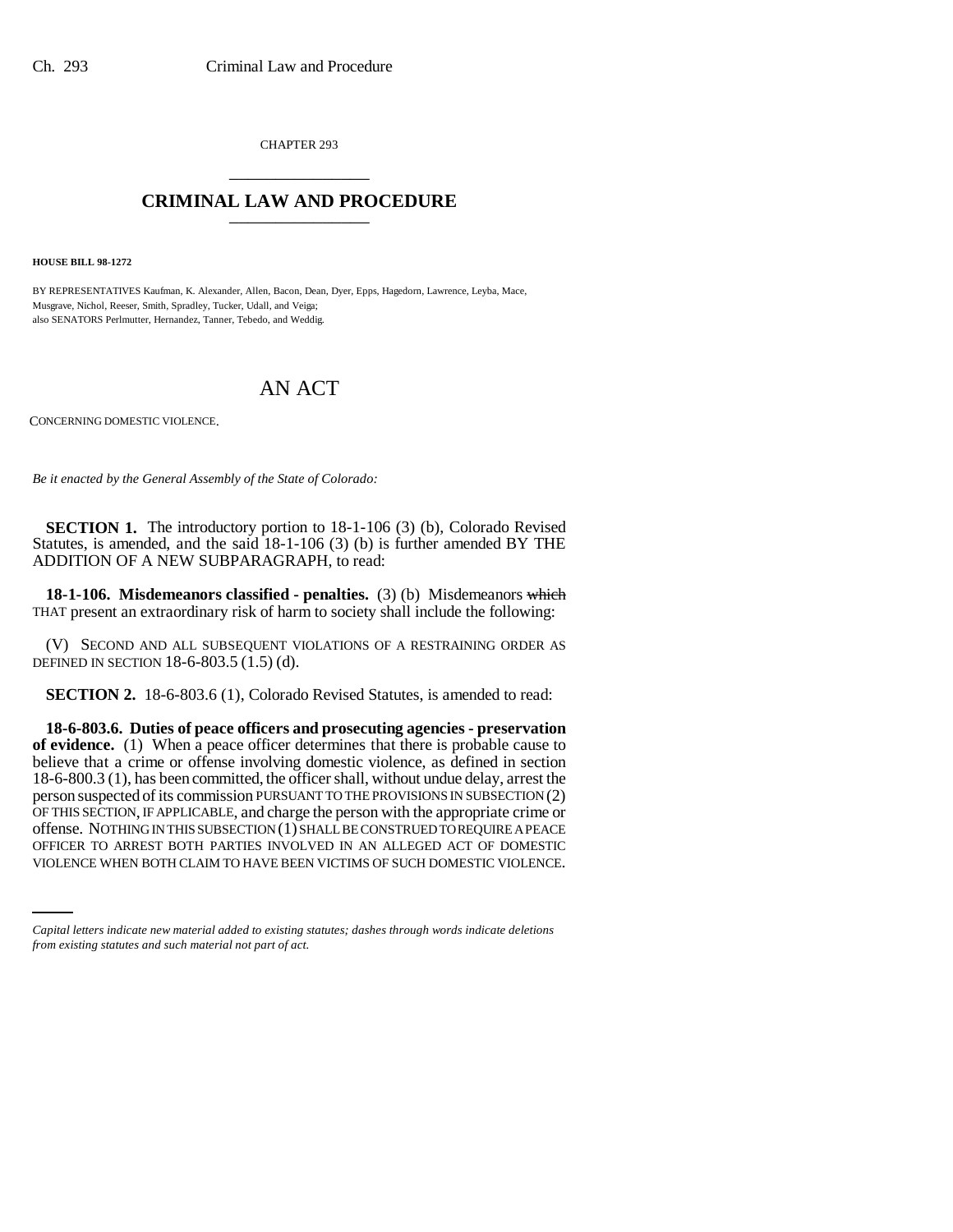Criminal Law and Procedure Ch. 293

ADDITIONALLY, NOTHING IN THIS SUBSECTION (1) SHALL BE CONSTRUED TO REQUIRE A PEACE OFFICER TO ARREST EITHER PARTY INVOLVED IN AN ALLEGED ACT OF DOMESTIC VIOLENCE WHEN A PEACE OFFICER DETERMINES THERE IS NO PROBABLE CAUSE TO BELIEVE THAT A CRIME OR OFFENSE OF DOMESTIC VIOLENCE HAS BEEN COMMITTED. The arrested person shall be removed from the scene of the arrest and shall be taken to the peace officer's station for booking, whereupon the arrested person may be held or released in accordance with the adopted bonding schedules for the jurisdiction in which the arrest is made.

**SECTION 3.** 18-6-803.5 (1.5) (b), (1.5) (d), and (3) (c), Colorado Revised Statutes, are amended, and the said 18-6-803.5 is further amended BY THE ADDITION OF A NEW SUBSECTION, to read:

**18-6-803.5. Crime of violation of a restraining order - penalty - peace officers' duties.** (1.5) As used in this section:

(b) "Registry" means the computerized information system created in section 18-6-803.7 OR THE NATIONAL CRIME INFORMATION CENTER CREATED PURSUANT TO 28 U.S.C. SECTION 534.

(d) "Restraining order" means any order that prohibits the restrained person from contacting, harassing, injuring, intimidating, molesting, threatening, or touching any person, or from entering or remaining on premises, or from coming within a specified distance of a protected person or premises, that is issued by a court of this state or a municipal court, and that is issued pursuant to section 13-6-107, C.R.S., sections 14-4-101 to 14-4-105, C.R.S., section 14-10-107, C.R.S., section 14-10-108, C.R.S., section 18-1-1001, section 19-2-707, C.R.S., section 19-3-316, C.R.S., section 19-4-111, C.R.S., or rule 365 of the Colorado rules of county court civil procedure, an order issued as part of the proceedings concerning a criminal municipal ordinance violation, or any other order of a court that prohibits a person from contacting, harassing, injuring, intimidating, molesting, threatening, or touching any person, or from entering or remaining on premises, or from coming within a specified distance of a protected person or premises. For purposes of this section only, "restraining order" includes any order that amends, modifies, supplements, or supersedes the initial restraining order. "RESTRAINING ORDER" ALSO INCLUDES ANY FOREIGN PROTECTION ORDER AS DEFINED IN SECTION 18-6-803.8.

(3) (c) In making the probable cause determination described in paragraph (b) of this subsection (3), a peace officer shall assume that the information received from the registry created by section 18-6-803.7 is accurate. A peace officer shall enforce a valid restraining order whether or not there is a record of the restraining order in the central registry.

(8) A RESTRAINING ORDER ISSUED IN THE STATE OF COLORADO SHALL CONTAIN A STATEMENT THAT:

(a) THE ORDER OR INJUNCTION SHALL BE ACCORDED FULL FAITH AND CREDIT AND BE ENFORCED IN EVERY CIVIL OR CRIMINAL COURT OF THE UNITED STATES, ANOTHER STATE, AN INDIAN TRIBE, OR A UNITED STATES TERRITORY PURSUANT TO 18 U.S.C. SEC. 2265;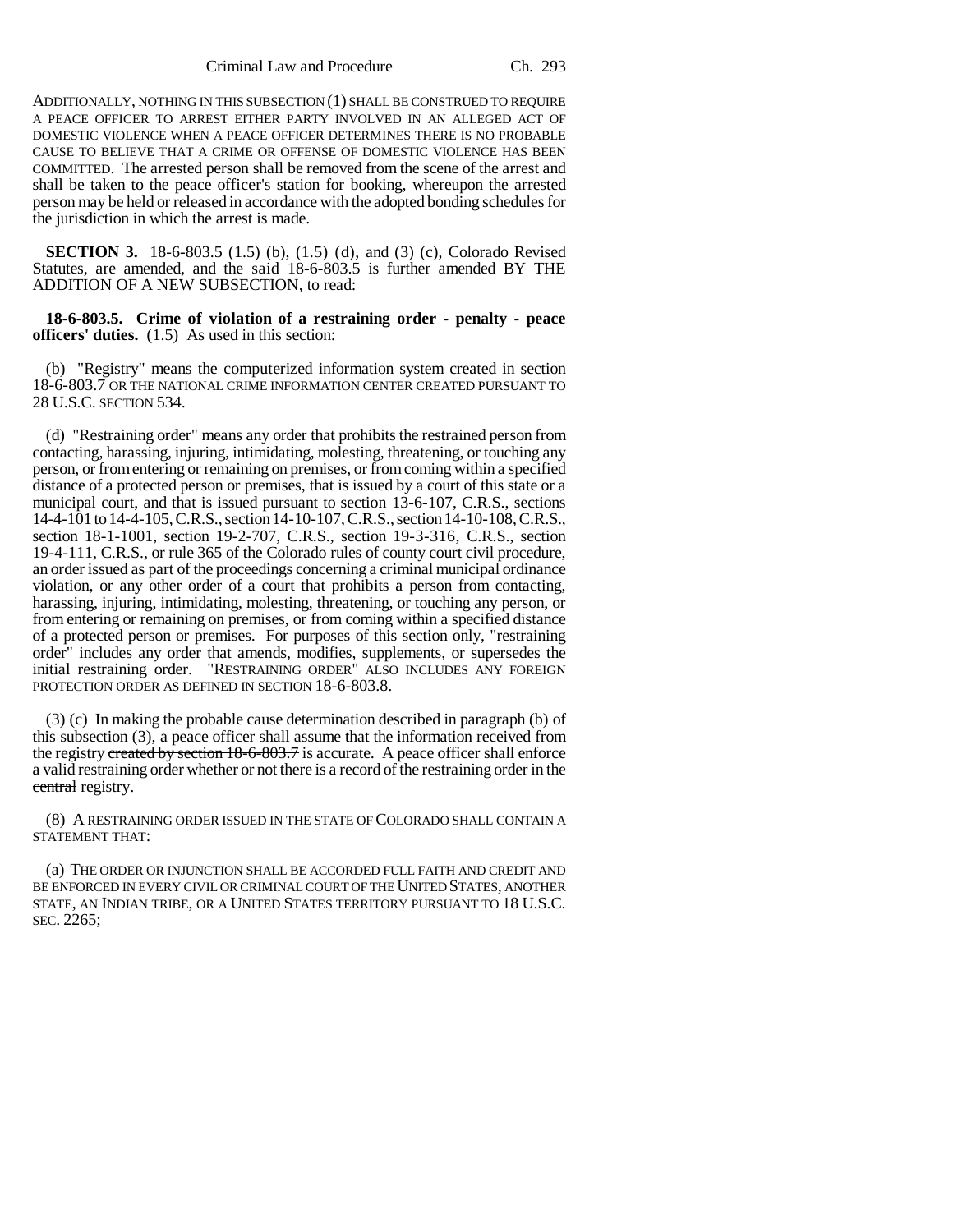(b) THE ISSUING COURT HAD JURISDICTION OVER THE PARTIES AND SUBJECT MATTER; AND

(c) THE DEFENDANT WAS GIVEN REASONABLE NOTICE AND OPPORTUNITY TO BE HEARD.

**SECTION 4.** 18-6-803.7 (1) (e), Colorado Revised Statutes, is amended to read:

**18-6-803.7. Central registry of restraining orders - creation.** (1) As used in this section:

(e) "Restraining order" means any order that prohibits the restrained person from contacting, harassing, injuring, intimidating, molesting, threatening, or touching any person, or from entering or remaining on premises, or from coming within a specified distance of a protected person or premises, that is issued by a court of this state or an authorized municipal court, and that is issued pursuant to section 13-6-107, C.R.S., sections 14-4-101 to 14-4-105, C.R.S., section 14-10-107, C.R.S., section 14-10-108, C.R.S., section 18-1-1001, section 19-2-707, C.R.S., section 19-3-316, C.R.S., section 19-4-111, C.R.S., or rule 365 of the Colorado rules of county court civil procedure or an order issued as part of the proceedings concerning a criminal municipal ordinance violation. "RESTRAINING ORDER" ALSO INCLUDES ANY FOREIGN PROTECTION ORDER AS DESCRIBED IN SECTION 18-6-803.8.

**SECTION 5.** Article 6 of title 18, Colorado Revised Statutes, is amended BY THE ADDITION OF A NEW SECTION to read:

**18-6-803.8. Foreign protection orders.** (1) **Legislative declaration.** THE GENERAL ASSEMBLY RECOGNIZES THAT DOMESTIC VIOLENCE IS AN ISSUE OF PUBLIC SAFETY. THE RISK OF HARM TO VICTIMS OF DOMESTIC VIOLENCE IS NOT LIMITED BY STATE BOUNDARIES. VICTIMS HAVE THE RIGHT TO TRAVEL SAFELY FROM ONE STATE, TRIBE, OR TERRITORY TO ANOTHER AND BE AFFORDED THE SAME PROTECTIONS AS THEIR HOME STATE WOULD PROVIDE AGAINST A PERPETRATOR. THEREFORE, THE GENERAL ASSEMBLY FINDS THAT IT IS IN THE STATE'S BEST INTEREST TO ALLOW FOR THE RECOGNITION AND ENFORCEMENT OF FOREIGN PROTECTION ORDERS AS PROVIDED IN THIS SECTION.

(2) **Definition.** AS USED IN THIS SECTION, "FOREIGN PROTECTION ORDER" MEANS ANY PROTECTION OR RESTRAINING ORDER, INJUNCTION, OR OTHER ORDER ISSUED FOR THE PURPOSE OF PREVENTING VIOLENT OR THREATENING ACTS OR HARASSMENT AGAINST, OR CONTACT OR COMMUNICATION WITH OR PHYSICAL PROXIMITY TO, ANOTHER PERSON, INCLUDING TEMPORARY OR FINAL ORDERS, OTHER THAN CHILD SUPPORT OR CUSTODY ORDERS, ISSUED BY A CIVIL OR CRIMINAL COURT OF ANOTHER STATE, AN INDIAN TRIBE, OR A U.S. TERRITORY OR COMMONWEALTH.

(3) **Full faith and credit.** A FOREIGN PROTECTION ORDER SHALL BE ACCORDED FULL FAITH AND CREDIT BY THE COURTS OF THIS STATE AS IF THE ORDER WERE AN ORDER OF THIS STATE, NOTWITHSTANDING SECTION 14-11-101,C.R.S., AND ARTICLE 53 OF TITLE 13, C.R.S., IF THE ORDER MEETS ALL OF THE FOLLOWING CONDITIONS:

(a) THE FOREIGN PROTECTION ORDER WAS OBTAINED AFTER PROVIDING THE PERSON AGAINST WHOM THE PROTECTION ORDER WAS SOUGHT A REASONABLE NOTICE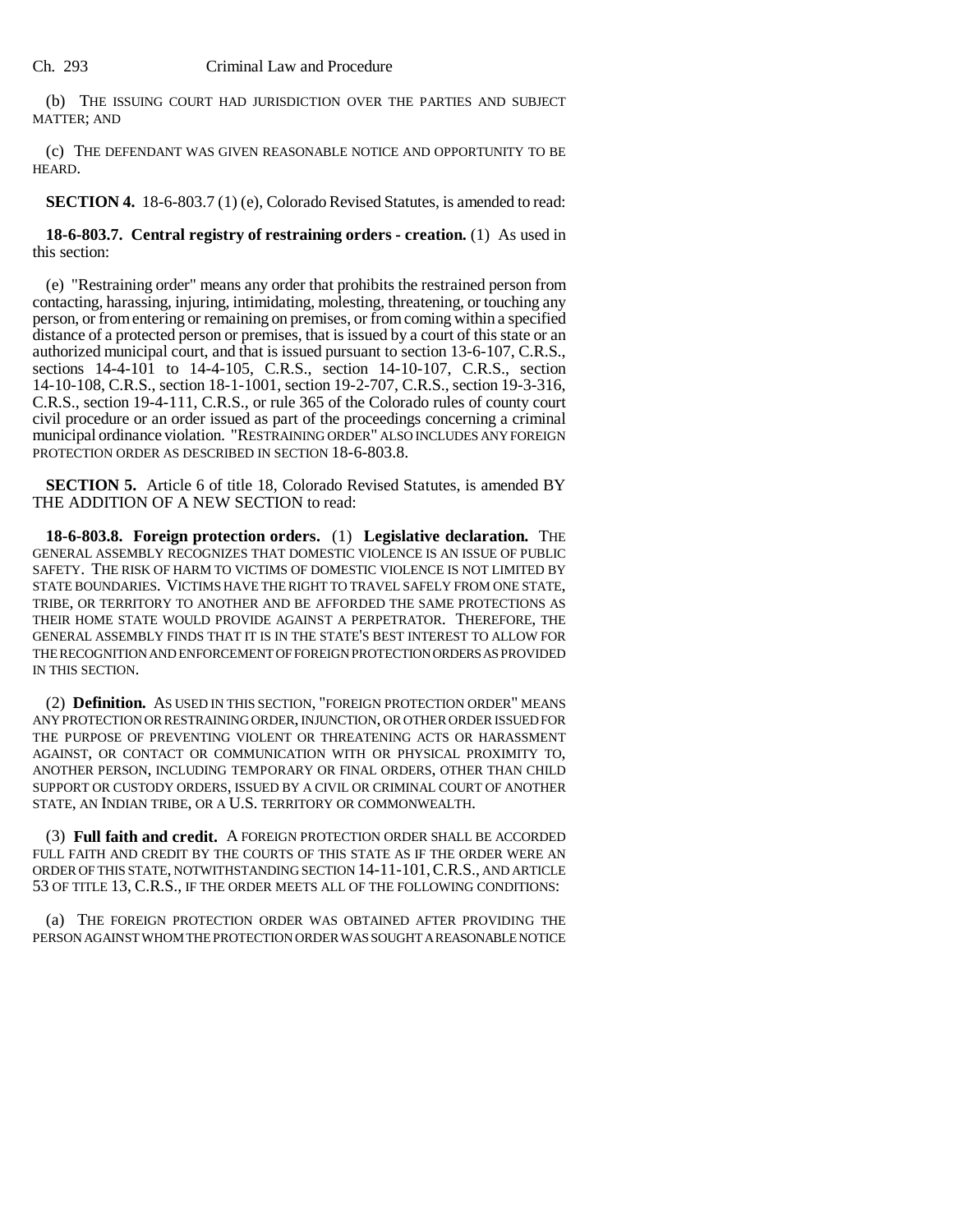AND OPPORTUNITY TO BE HEARD SUFFICIENT TO PROTECT HIS OR HER DUE PROCESS RIGHTS. IF THE FOREIGN PROTECTION ORDER IS AN EX PARTE INJUNCTION OR ORDER, THE PERSON AGAINST WHOM IT WAS OBTAINED SHALL HAVE BEEN GIVEN NOTICE AND AN OPPORTUNITY TO BE HEARD WITHIN A REASONABLE TIME AFTER THE ORDER WAS ISSUED SUFFICIENT TO PROTECT HIS OR HER DUE PROCESS RIGHTS.

(b) THE COURT THAT ISSUED THE ORDER HAD JURISDICTION OVER THE PARTIES AND OVER THE SUBJECT MATTER;

(c) THE ORDER COMPLIES WITH SECTION 14-4-102 (13), C.R.S.

(4) **Process.** A PERSON ENTITLED TO PROTECTION UNDER A FOREIGN PROTECTION ORDER MAY, BUT SHALL NOT BE REQUIRED TO, FILE SUCH ORDER IN THE DISTRICT OR COUNTY COURT BY FILING WITH SUCH COURT A CERTIFIED COPY OF SUCH ORDER, WHICH SHALL BE ENTERED INTO THE CENTRAL REGISTRY OF RESTRAINING ORDERS CREATED IN SECTION 18-6-803.7. THE CERTIFIED ORDER SHALL BE ACCOMPANIED BY AN AFFIDAVIT IN WHICH THE PROTECTED PERSON AFFIRMS TO THE BEST OF HIS OR HER KNOWLEDGE THAT THE ORDER HAS NOT BEEN CHANGED OR MODIFIED SINCE IT WAS ISSUED. THERE SHALL BE NO FILING FEE CHARGED. IT IS THE RESPONSIBILITY OF THE PROTECTED PERSON TO NOTIFY THE COURT IF THE PROTECTION ORDER IS SUBSEQUENTLY MODIFIED.

(5) **Enforcement.** FILING OF THE FOREIGN PROTECTION ORDER IN THE CENTRAL REGISTRY OR OTHERWISE DOMESTICATING OR REGISTERING THE ORDER PURSUANT TO ARTICLE 53 OF TITLE 13, C.R.S., OR SECTION 14-11-101, C.R.S., IS NOT A PREREQUISITE TO ENFORCEMENT OF THE FOREIGN PROTECTION ORDER. A PEACE OFFICER SHALL PRESUME THE VALIDITY OF, AND ENFORCE IN ACCORDANCE WITH THE PROVISIONS OF THIS ARTICLE, A FOREIGN PROTECTION ORDER THAT APPEARS TO BE AN AUTHENTIC COURT ORDER THAT HAS BEEN PROVIDED TO THE PEACE OFFICER BY ANY SOURCE. IF THE PROTECTED PARTY DOES NOT HAVE A COPY OF THE FOREIGN PROTECTION ORDER ON HIS OR HER PERSON AND THE PEACE OFFICER DETERMINES THAT A PROTECTION ORDER EXISTS THROUGH THE CENTRAL REGISTRY, THE NATIONAL CRIME INFORMATION CENTER AS DESCRIBED IN 28 U.S.C. SEC. 534, OR COMMUNICATION WITH APPROPRIATE AUTHORITIES, THE PEACE OFFICER SHALL ENFORCE THE ORDER. A PEACE OFFICER MAY RELY UPON THE STATEMENT OF ANY PERSON PROTECTED BY A FOREIGN ORDER THAT IT REMAINS IN EFFECT. A PEACE OFFICER WHO IS ACTING IN GOOD FAITH WHEN ENFORCING A FOREIGN PROTECTION ORDER SHALL NOT BE CIVILLY OR CRIMINALLY LIABLE PURSUANT TO SECTION 18-6-803.5 (5).

**SECTION 6.** 13-53-102, Colorado Revised Statutes, is amended to read:

**13-53-102. Definition.** As used in this article, unless the context otherwise requires:

(1) "Foreign judgment" means any judgment, decree, or order of a court of the United States or of any other court, EXCEPT A PROTECTION ORDER OR A RESTRAINING ORDER AS DESCRIBED IN SECTION 18-6-803.8, C.R.S., which THAT is entitled to full faith and credit in this state.

**SECTION 7.** 14-11-101, Colorado Revised Statutes, is amended BY THE